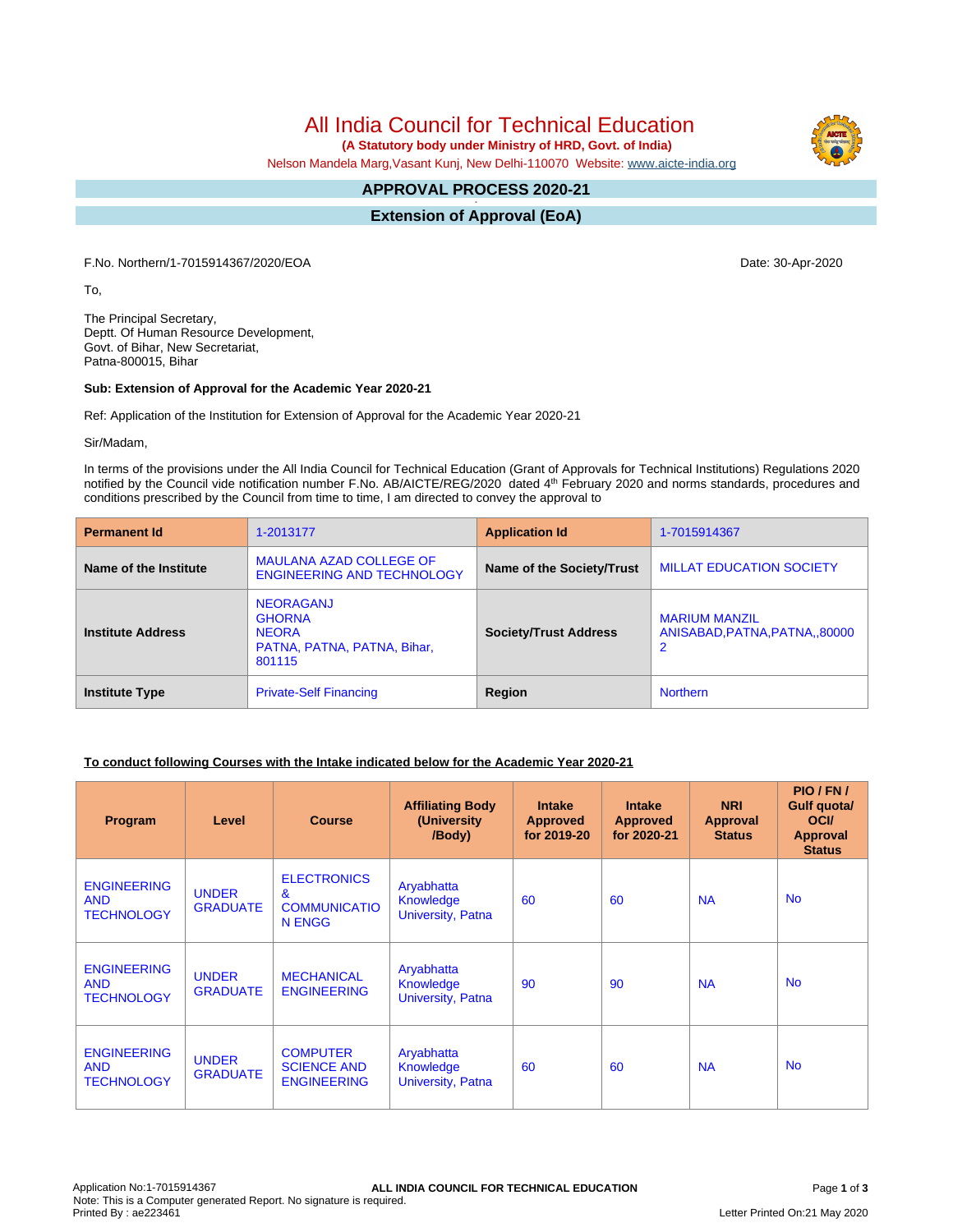| <b>ENGINEERING</b><br><b>AND</b><br><b>TECHNOLOGY</b> | <b>UNDER</b><br><b>GRADUATE</b> | <b>CIVIL</b><br><b>ENGINEERING</b>                                          | Aryabhatta<br>Knowledge<br><b>University, Patna</b> | 60 | 60 | <b>NA</b> | <b>No</b> |
|-------------------------------------------------------|---------------------------------|-----------------------------------------------------------------------------|-----------------------------------------------------|----|----|-----------|-----------|
| <b>ENGINEERING</b><br><b>AND</b><br><b>TECHNOLOGY</b> | <b>UNDER</b><br><b>GRADUATE</b> | <b>ELECTRICAL</b><br><b>AND</b><br><b>ELECTRONICS</b><br><b>ENGINEERING</b> | Aryabhatta<br>Knowledge<br>University, Patna        | 60 | 60 | <b>NA</b> | <b>No</b> |

## **It is mandatory to comply with all the essential requirements as given in APH 2020-21 (Appendix 6)**

# **Important Instructions**

- 1. The State Government/ UT/ Directorate of Technical Education/ Directorate of Medical Education shall ensure that 10% of reservation for Economically Weaker Section (EWS) as per the reservation policy for admission, operational from the Academic year 2020-21 is implemented without affecting the reservation percentages of SC/ ST/ OBC/ General. However, this would not be applicable in the case of Minority Institutions referred to the Clause (1) of Article 30 of Constitution of India. Such Institution shall be permitted to increase in annual permitted strength over a maximum period of two years beginning with the Academic Year 2020-21
- 2. The Institution offering courses earlier in the Regular Shift, First Shift, Second Shift/Part Time now amalgamated as total intake shall have to fulfil all facilities such as Infrastructure, Faculty and other requirements as per the norms specified in the Approval Process Handbook 2020-21 for the Total Approved Intake. Further, the Institutions Deemed to be Universities/ Institutions having Accreditation/ Autonomy status shall have to maintain the Faculty: Student ratio as specified in the Approval Process Handbook. All such Institutions/ Universities shall have to create the necessary Faculty, Infrastructure and other facilities WITHIN 2 YEARS to fulfil the norms based on the Affidavit submitted to AICTE.
- 3. In case of any differences in content in this Computer generated Extension of Approval Letter, the content/information as approved by the Executive Council / General Council as available on the record of AICTE shall be final and binding.
- 4. Strict compliance of Anti-Ragging Regulation: Approval is subject to strict compliance of provisions made in AICTE Regulation notified vide F. No. 373/Legal/AICTE/2009 dated July 1, 2009 for Prevention and Prohibition of Ragging in Technical Institutions. In case Institution fails to take adequate steps to Prevent Ragging or fails to act in accordance with AICTE Regulation or fails to punish perpetrators or incidents of Ragging, it will be liable to take any action as defined under clause 9(4) of the said Regulation.

**Prof.Rajive Kumar Member Secretary, AICTE**

Copy to:

- **1. The Director Of Technical Education\*\*, Bihar**
- **2**. **The Registrar\*\*,** Aryabhatta Knowledge University, Patna
- **3. The Principal / Director,** MAULANA AZAD COLLEGE OF ENGINEERING AND TECHNOLOGY Neoraganj **Ghorna** Neora Patna, Patna, Patna, Bihar,801115